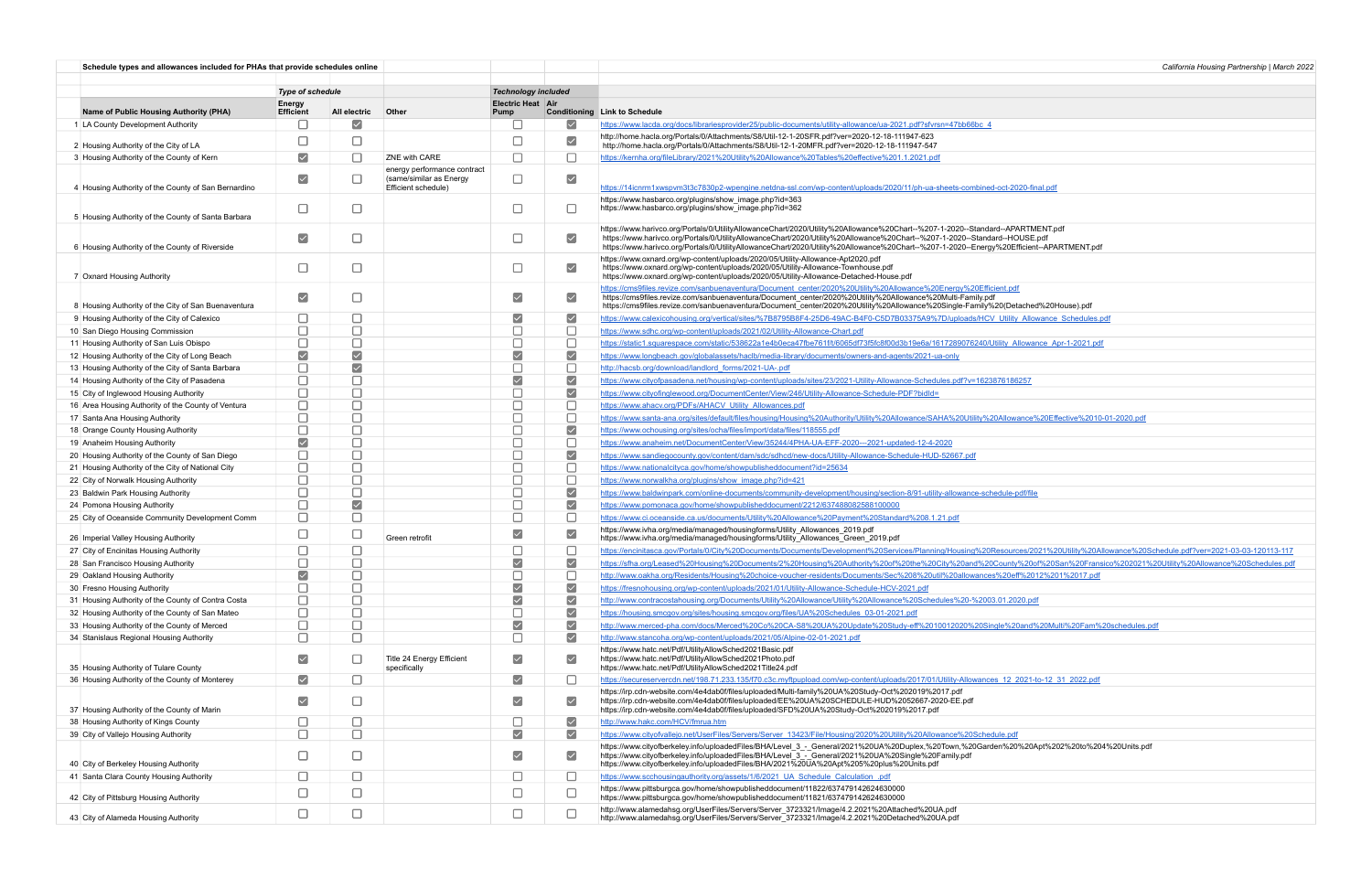| 44 Fairfield Housing Authority                    |                       |  | $\blacktriangledown$                        | $\vert\mathcal{\mathcal{\mathcal{L}}}\vert$ | https://www.fairfield.ca.gov/civicax/filebank/blobdload.aspx?blobid=21142                                                                                                                                                                                                                                                                                                        |
|---------------------------------------------------|-----------------------|--|---------------------------------------------|---------------------------------------------|----------------------------------------------------------------------------------------------------------------------------------------------------------------------------------------------------------------------------------------------------------------------------------------------------------------------------------------------------------------------------------|
| 45 Suisun City Housing Authority                  |                       |  |                                             |                                             | https://www.suisun.com/wp-content/files/Utility FMR-2019-November.pdf                                                                                                                                                                                                                                                                                                            |
| 46 Housing Authority of the County of Alameda     |                       |  |                                             |                                             | https://www.haca.net/wp-content/uploads/2021/04/52667 Multi-Family-1.pdf<br>https://www.haca.net/wp-content/uploads/2021/04/52667 Single-Family.pdf                                                                                                                                                                                                                              |
| 47 Housing Authority of the County of Santa Cruz  |                       |  |                                             |                                             | https://hacosantacruz.org/wp-content/uploads/2017/04/050705-SC-Utility-Allowance-010121.pdf                                                                                                                                                                                                                                                                                      |
| 48 Housing Authority of the City of Napa          |                       |  |                                             |                                             | https://hacosantacruz.org/wp-content/uploads/2017/04/050717-Util-Allows-Hol-SJB-010121.pdf                                                                                                                                                                                                                                                                                       |
| 49 Housing Authority of the City of Livermore     |                       |  | $\blacktriangledown$                        | $\blacktriangledown$                        | https://www.cityofnapa.org/ArchiveCenter/ViewFile/Item/176                                                                                                                                                                                                                                                                                                                       |
| 50 Sonoma County Community Development Commission |                       |  |                                             |                                             | https://livermoreha.org/uploads/8/9/6/1/89612981/section 8 utility allowance eff.10.1.19.pdf                                                                                                                                                                                                                                                                                     |
| 51 Housing Authority of the County of Humboldt    |                       |  | $\blacktriangledown$                        | $\blacktriangledown$                        | https://sonomacounty.ca.gov/CDC/Housing-Authority/Property-Owners/Utility-Allowances/                                                                                                                                                                                                                                                                                            |
| 52 City of Santa Rosa Housing Authority           | $\blacktriangledown$  |  | $\blacktriangledown$                        |                                             | https://eurekahumboldtha.org/wp-content/uploads/2020/11/Section-8-Utility-Allowance-2021.pdf                                                                                                                                                                                                                                                                                     |
| 53 Vacaville Housing Authority                    |                       |  | $\blacktriangledown$                        | $\blacktriangledown$                        | https://srcity.org/DocumentCenter/View/30820/Energy-Efficiency-Based-Utility-Allowance--Apartments?bidld=<br>https://srcity.org/DocumentCenter/View/4115/Utility-Allowances-for-Tenant-Furnished-Utilities---Apartment-and-Townhouse?bidld=<br>https://srcity.org/DocumentCenter/View/4114/Utility-Allowances-for-Tenant-Furnished-Utilities---Duplex-and--Detached-House?bidld= |
| 54 Lake County Housing Commission                 |                       |  |                                             |                                             | https://www.ci.vacaville.ca.us/home/showpublisheddocument/18494/637611630563500000                                                                                                                                                                                                                                                                                               |
| 55 Sacramento Housing and Redevelopment Agency    | $\blacktriangleright$ |  |                                             | $\blacktriangledown$                        | https://www.lakecountyha.org/plugins/show_image.php?id=806                                                                                                                                                                                                                                                                                                                       |
| 56 Housing Authority of the County of San Joaquin |                       |  | $\blacktriangledown$                        | $\blacktriangledown$                        | https://www.shra.org/wp-content/uploads/2020/11/Sacramento-CA-HUD-52667.pdf                                                                                                                                                                                                                                                                                                      |
| 57 Housing Authority of the County of Butte       |                       |  | $\blacktriangledown$                        | $\blacktriangledown$                        | https://hacsj.org/wp-content/uploads/2021/05/Utility-Allowance-Effective-210601.pdf                                                                                                                                                                                                                                                                                              |
| 58 Yolo County Housing                            |                       |  | $\vert\mathcal{\mathcal{\mathcal{L}}}\vert$ | ⊻                                           | http://www.butte-housing.com/tenants/utility-allowances/2021_utility_allowances-section8-biggs.pdf                                                                                                                                                                                                                                                                               |
| 59 Regional Housing Authority                     |                       |  |                                             |                                             | http://www.ych.ca.gov/YCH%20HCV%20Utility%20Allowance%207-1-2021.pdf                                                                                                                                                                                                                                                                                                             |
| 60 Placer County Housing Authority                |                       |  | $\blacktriangledown$                        | $\vert\checkmark\vert$                      | http://www.regionalha.org/docs/default-source/pattra-/2021-utility-allowance-and-flat-rents.pdf?sfvrsn=295e701_0                                                                                                                                                                                                                                                                 |
| 61 El Dorado County Public Housing Authority      |                       |  |                                             | $\blacktriangledown$                        | https://www.placer.ca.gov/DocumentCenter/View/2934/Auburn-Lincoln-and-Rocklin-Utility-Allowance-PDF                                                                                                                                                                                                                                                                              |
| <b>Total number of PHAs</b>                       | 12                    |  | 23                                          |                                             | 36 https://www.edcgov.us/Government/HumanServices/Housing/Documents/UA%202021%20-%20Western%20Slope.pdf                                                                                                                                                                                                                                                                          |

| se?bidId=<br>louse?bidId= |
|---------------------------|
|                           |
|                           |
|                           |
|                           |
|                           |
|                           |
|                           |
|                           |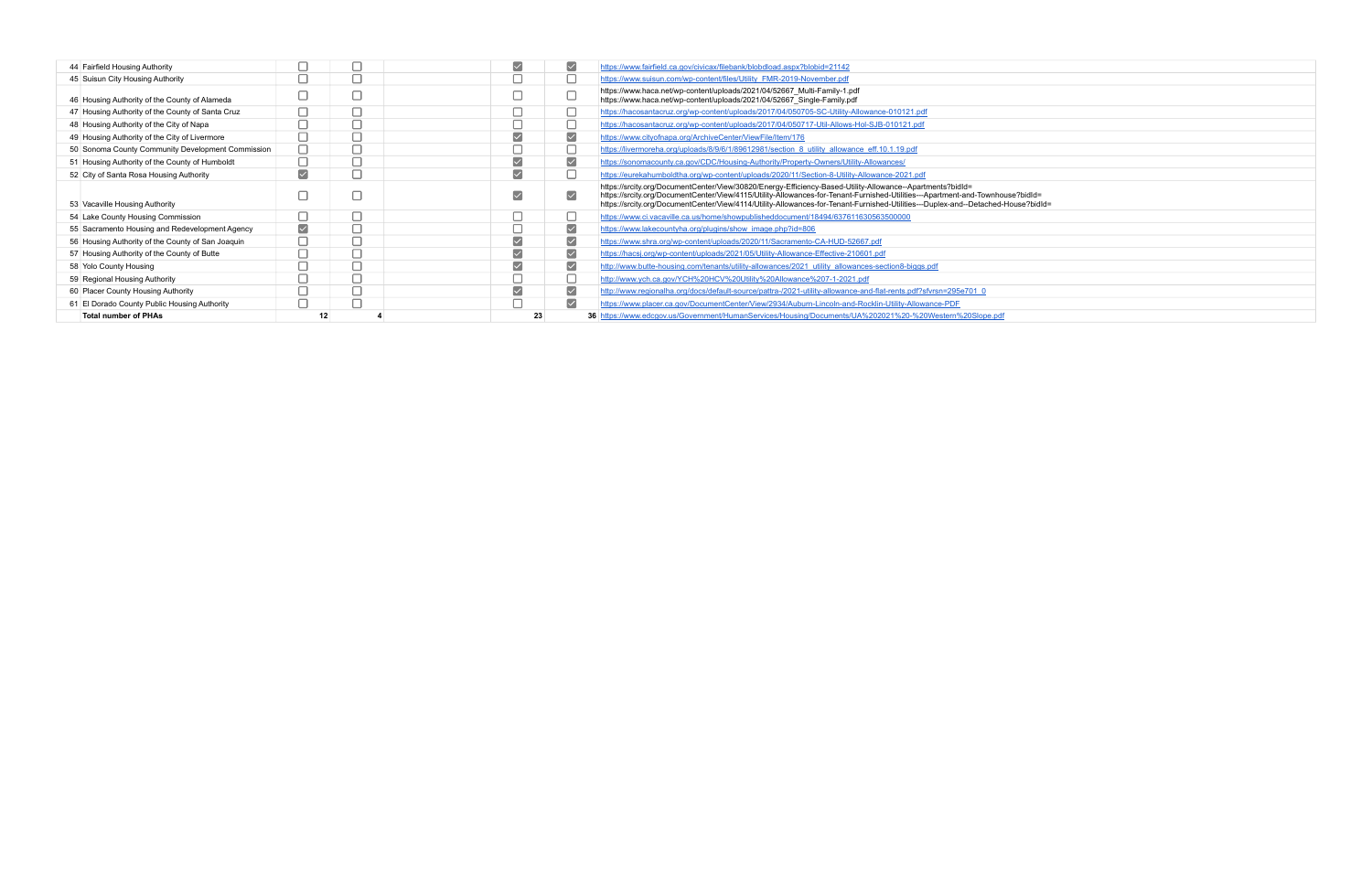| Heat pump allowance amounts for PHAs that provide schedules online             |                                                   |                                                | California Housing Partnership   March 2022 |    |                |    |                |         |  |
|--------------------------------------------------------------------------------|---------------------------------------------------|------------------------------------------------|---------------------------------------------|----|----------------|----|----------------|---------|--|
|                                                                                |                                                   |                                                | <b>Number of Bedrooms</b>                   |    |                |    |                |         |  |
| <b>Region</b>                                                                  | <b>Name of Public Housing Authority (PHA)</b>     | <b>Type of Schedule</b>                        | 0                                           |    | $\overline{2}$ | 3  | $\overline{4}$ | 5       |  |
| San Buenaventura                                                               | Housing Authority of the City of San Buenaventura | Standard                                       | 10                                          | 12 | 14             | 16 | 17             | 19      |  |
|                                                                                |                                                   | <b>Energy Efficient</b>                        | 8                                           | 10 | 11             | 13 | 14             | 16      |  |
| Calexico                                                                       | Housing Authority of the City of Calexico         | Standard                                       | 6                                           | -7 | 8              | 9  | 10             | 11      |  |
| Long Beach                                                                     | Housing Authority of the City of Long Beach       | Standard                                       | 8                                           | 9  | 11             | 12 | 14             | 15      |  |
| Pasadena                                                                       | Housing Authority of the City of Pasadena         | Standard                                       |                                             | 9  | 10             | 12 | 13             | 14      |  |
| Imperial Valley region of Imperial County                                      | Imperial Valley Housing Authority                 | Standard                                       | 10                                          | 10 | 10             | 10 | 10             | 10      |  |
|                                                                                |                                                   | <b>Green Retrofit</b>                          | 10                                          | 10 | 10             | 10 | 10             | 10      |  |
| San Francisco City and County                                                  | San Francisco Housing Authority                   | Standard (lowrise apartments 2-4 units)        | 39                                          | 46 | 55             | 62 | 78             | 94      |  |
|                                                                                |                                                   | Standard (larger apartment buildings 5+ units) | 31                                          | 36 | 43             | 48 | 53             | 65      |  |
| Fresno City and County                                                         | <b>Fresno Housing Authority</b>                   | Standard                                       | 12                                          | 15 | 17             | 20 | 22             | 24      |  |
| Contra Costa County                                                            | Housing Authority of the County of Contra Costa   | Standard                                       | 12                                          | 15 | 17             | 19 | 22             | 24      |  |
| <b>Merced County</b>                                                           | Housing Authority of the County of Merced         | Standard                                       | 11                                          | 13 | 15             | 17 | 19             | 21      |  |
| <b>Tulare County</b>                                                           | Housing Authority of Tulare County                | Standard                                       | 10                                          | 13 | 15             | 18 | 21             | 23      |  |
|                                                                                |                                                   | <b>Energy Efficient</b>                        | 8                                           | 9  | 11             | 12 | 14             | 16      |  |
| <b>Monterey County</b>                                                         | Housing Authority of the County of Monterey       | Standard                                       | 15                                          | 19 | 25             | 28 | 31             | 34      |  |
|                                                                                |                                                   | <b>Energy Efficient</b>                        | 12                                          | 14 | 19             | 23 | 25             | 28      |  |
| <b>Marin County</b>                                                            | Housing Authority of the County of Marin          | Standard                                       | 14                                          | 16 | 19             | 22 | 24             | 26      |  |
|                                                                                |                                                   | <b>Energy Efficient</b>                        | (blank)                                     | 13 | 16             | 18 | 20             | (blank) |  |
| Vallejo                                                                        | City of Vallejo Housing Authority                 | Standard                                       | 23                                          | 27 | 32             | 36 | 40             | 44      |  |
| Berkeley                                                                       | City of Berkeley Housing Authority                | Standard                                       |                                             | 10 | 14             | 16 | 18             | 19      |  |
| Fairfield                                                                      | <b>Fairfield Housing Authority</b>                | Standard                                       | 13                                          | 15 | 18             | 20 | 22             | 25      |  |
| Livermore                                                                      | Housing Authority of the City of Livermore        | Standard                                       | 25                                          | 28 | 39             | 45 | 49             | 55      |  |
| <b>Humboldt County</b>                                                         | Housing Authority of the County of Humboldt       | Standard                                       | 29                                          | 28 | 28             | 34 | 41             | 41      |  |
| Santa Rosa                                                                     | City of Santa Rosa Housing Authority              | Standard                                       | 13                                          | 15 | 18             | 20 | 22             | 24      |  |
|                                                                                |                                                   | <b>Energy Efficient</b>                        | 10                                          | 12 | 15             | 16 | 18             | 20      |  |
| Vacaville                                                                      | Vacaville Housing Authority                       | Standard                                       | 14                                          | 16 | 19             | 21 | 24             | 26      |  |
| Sacramento                                                                     |                                                   | <b>Energy Efficient</b>                        | 7                                           | 8  | 10             | 11 | 12             | 13      |  |
| San Joaquin County                                                             | Housing Authority of the County of San Joaquin    | Standard                                       | 19                                          | 22 | 26             | 30 | 33             | 36      |  |
| Butte County - Biggs Water Area                                                | Housing Authority of the County of Butte          | Standard                                       | 23                                          | 26 | 33             | 38 | 43             | 50      |  |
| Butte County - Chico Water Area                                                |                                                   | Standard                                       | 24                                          | 27 | 34             | 39 | 45             | 52      |  |
| Butte County - Durham, Magalia, Orland, Oroville, Paradise, Willows Water Area |                                                   | Standard                                       | 19                                          | 21 | 27             | 31 | 36             | 41      |  |
| Butte County - Gridley Water Area                                              |                                                   | Standard                                       | 20                                          | 23 | 29             | 33 | 38             | 44      |  |
| <b>Yolo County</b>                                                             | <b>Yolo County Housing</b>                        | Standard                                       | 10                                          | 13 | 15             | 19 | 22             | 25      |  |
| Placer - Auburn, Lincoln, Rocklin                                              | <b>Placer County Housing Authority</b>            | Standard                                       | 14                                          | 17 | 20             | 22 | 25             | 27      |  |
| Placer - Colfax, Meadow Vista, Foresthill                                      |                                                   | Standard                                       | 17                                          | 20 | 24             | 26 | 29             | 32      |  |
| Placer - Tahoe                                                                 |                                                   | Standard                                       | 25                                          | 29 | 35             | 39 | 43             | 47      |  |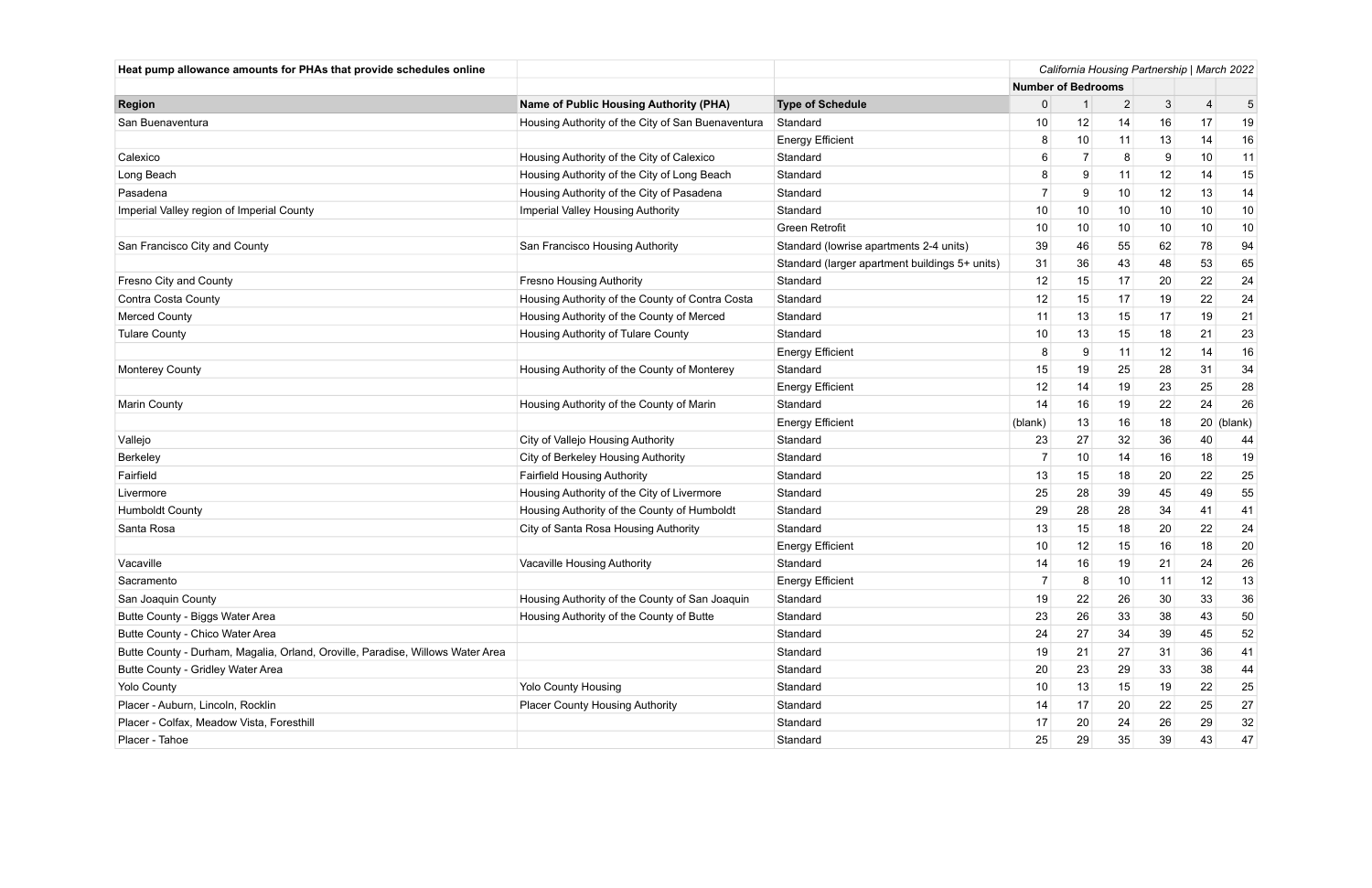|                                                     | Cooling Degree Day (CDD) averages and air conditioning (AC) inclusion for PHAs that provide schedules online |                                  |                           | California Housing Partnership   March 2022 |                           |                             |  |
|-----------------------------------------------------|--------------------------------------------------------------------------------------------------------------|----------------------------------|---------------------------|---------------------------------------------|---------------------------|-----------------------------|--|
| Ordered in increasing average CDD between 1990-2020 |                                                                                                              |                                  |                           |                                             |                           |                             |  |
|                                                     |                                                                                                              |                                  | Average CDD over 30 years |                                             |                           |                             |  |
| City or county used for CDD average                 | <b>Name of Public Housing Authority (PHA)</b>                                                                | <b>AC allowance</b><br>included? | 1990-2020                 | 2020-2050                                   | Increase in<br><b>CDD</b> | % Increase in<br><b>CDD</b> |  |
| <b>Humboldt County</b>                              | Housing Authority of the County of Humboldt                                                                  | $\vert\checkmark\vert$           | 17                        | 61                                          | 44                        | 251                         |  |
| San Mateo County                                    | Housing Authority of the County of San Mateo                                                                 | $\overline{\vee}$                | 83                        | 138                                         | 55                        | 65                          |  |
| San Francisco County                                | San Francisco Housing Authority                                                                              | $\blacktriangledown$             | 102                       | 143                                         | 41                        | 40                          |  |
| Santa Cruz County                                   | Housing Authority of the County of Santa Cruz                                                                |                                  | 115                       | 192                                         | 77                        | 68                          |  |
| Santa Barbara County                                | Housing Authority of the County of Santa Barbara                                                             |                                  | 154                       | 254                                         |                           | 100<br>65                   |  |
| Berkeley                                            | City of Berkeley Housing Authority                                                                           | $\blacktriangledown$             | 168                       | 239                                         | 71                        | 42                          |  |
| Oakland                                             | Oakland Housing Authority                                                                                    |                                  | 214                       | 312                                         | 98                        | 46                          |  |
| Santa Barbara                                       | Housing Authority of the City of Santa Barbara                                                               |                                  | 219                       | 324                                         | 105                       | 48                          |  |
| Alameda                                             | City of Alameda Housing Authority                                                                            |                                  | 220                       | 315                                         | 95                        | 43                          |  |
| <b>Monterey County</b>                              | Housing Authority of the County of Monterey                                                                  |                                  | 273                       | 418                                         | 145                       | 53                          |  |
| San Luis Obispo County                              | Housing Authority of San Luis Obispo                                                                         |                                  | 278                       | 450                                         | 172                       | 62                          |  |
| Ventura County                                      | Area Housing Authority of the County of Ventura                                                              |                                  | 279                       | 470                                         | 191                       | 68                          |  |
| Marin County                                        | Housing Authority of the County of Marin                                                                     | $\vee$                           | 295                       | 449                                         | 154                       | 52                          |  |
| Sonoma County                                       | Sonoma County Community Development Commission                                                               |                                  | 307                       | 436                                         | 129                       | 42                          |  |
| Santa Rosa                                          | City of Santa Rosa Housing Authority                                                                         |                                  | 393                       | 586                                         | 193                       | 49                          |  |
| Lake County                                         | Lake County Housing Commission                                                                               |                                  | 396                       | 613                                         | 218                       | 55                          |  |
| El Dorado County                                    | El Dorado County Public Housing Authority                                                                    | $\blacktriangledown$             | 449                       | 701                                         | 252                       | 56                          |  |
| <b>Placer County</b>                                | <b>Placer County Housing Authority</b>                                                                       | $\overline{\checkmark}$          | 513                       | 773                                         | 260                       | 51                          |  |
| Oxnard                                              | <b>Oxnard Housing Authority</b>                                                                              | $\blacktriangledown$             | 523                       | 736                                         | 213                       | 41                          |  |
| Alameda County                                      | Housing Authority of the County of Alameda                                                                   |                                  | 539                       | 749                                         | 210                       | 39                          |  |
| Santa Clara County                                  | Santa Clara County Housing Authority                                                                         |                                  | 540                       | 738                                         | 198                       | 37                          |  |
| <b>Tulare County</b>                                | Housing Authority of Tulare County                                                                           | $\blacktriangledown$             | 546                       | 788                                         | 242                       | 44                          |  |
| San Buenaventura                                    | Housing Authority of the City of San Buenaventura                                                            | $\blacktriangledown$             | 556                       | 820                                         | 264                       | 47                          |  |
| Napa                                                | Housing Authority of the City of Napa                                                                        |                                  | 600                       | 843                                         | 243                       | 40                          |  |
| Vallejo                                             | City of Vallejo Housing Authority                                                                            | $\blacktriangledown$             | 603                       | 840                                         | 237                       | 39                          |  |
| Inglewood                                           | City of Inglewood Housing Authority                                                                          | $\blacktriangledown$             | 690                       | 941                                         | 251                       | 36                          |  |
| Oceanside                                           | City of Oceanside Community Development Comm                                                                 |                                  | 696                       | 938                                         | 242                       | 35                          |  |
| Fresno County                                       | <b>Fresno Housing Authority</b>                                                                              | $\boxed{\checkmark}$             | 703                       | 974                                         | 271                       | 39                          |  |
| <b>National City</b>                                | Housing Authority of the City of National City                                                               |                                  | 822                       | 1032                                        | 210                       | 26                          |  |
| Orange County                                       | <b>Orange County Housing Authority</b>                                                                       | $\vee$                           | 823                       | 1073                                        | 250                       | 30                          |  |
| Contra Costa County                                 | Housing Authority of the County of Contra Costa                                                              | $\checkmark$                     | 882                       | 1159                                        | 277                       | 31                          |  |
| Livermore                                           | Housing Authority of the City of Livermore                                                                   | $\vee$                           | 935                       | 1216                                        | 281                       | 30                          |  |
| Los Angeles                                         | Housing Authority of the City of LA                                                                          | $\blacktriangledown$             | 939                       | 1276                                        | 337                       | 36                          |  |
| San Diego                                           | San Diego Housing Commission                                                                                 |                                  | 1003                      | 1295                                        | 292                       | 29                          |  |
| Encinitas                                           | <b>City of Encinitas Housing Authority</b>                                                                   |                                  | 1024                      | 1300                                        | 276                       | 27                          |  |
| Fairfield                                           | <b>Fairfield Housing Authority</b>                                                                           | $\overline{\checkmark}$          | 1091                      | 1412                                        | 321                       | 29                          |  |
| Long Beach                                          | Housing Authority of the City of Long Beach                                                                  | $\vee$                           | 1096                      | 1414                                        | 318                       | 29                          |  |
| <b>Butte County</b>                                 | Housing Authority of the County of Butte                                                                     | $\overline{\checkmark}$          | 1098                      | 1477                                        | 379                       | 35                          |  |